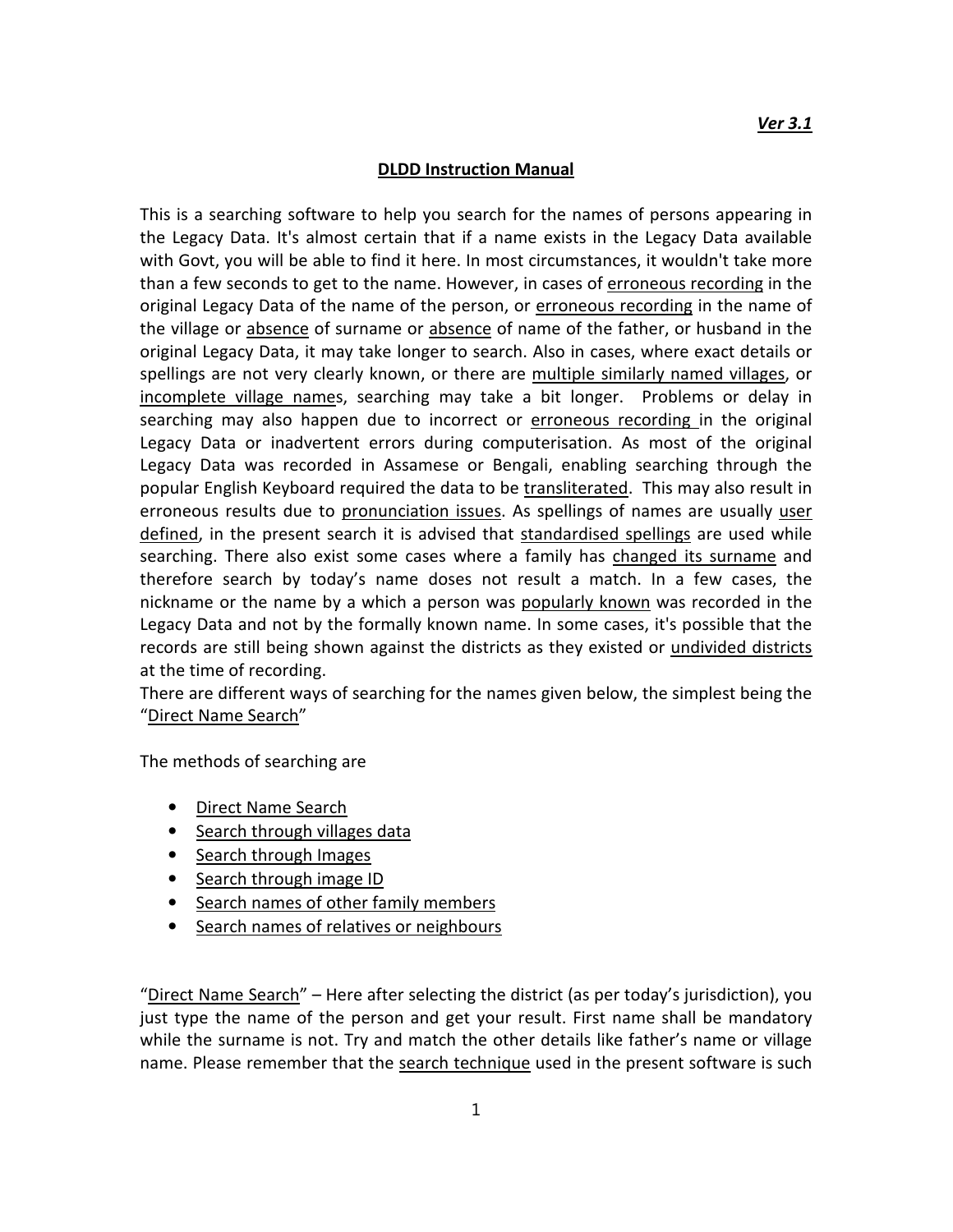that all similarly sounding names would show. In case there are too many matches, filter through the name of the person or father's name – the column filter can be done by typing the first few letters of the name – please note however that here the filtration is not by pronunciation but by the alphabet letter. It's advisable to type just the first letter or first two letters for better search results. In a number of cases, if the original search criteria was loose, the number of records would be numerous. In such cases to optimise data transfer time and speed, the software would only show the first 100 records fitting the first page. Flicking through the records by pressing "Click Here To View More Records" would result in more records to be shown page by page matching the filter criterion. In such cases, one would have to be patient to flick through the pages one by one and keep noting that the Page Number at the left bottom keeps on increasing. When no more records matching the filter criteria are to be found the "Click Here To View More Records" button would automatically become disabled. Similarly, when one has reached the first page, the button "Previous Records". In order to establish that the name actually relates to the person whose name is being searched, one could check out the names of other family members or names of others public in the area. Checking out the names of other family members or public can be accomplished by going through such names as appearing in the *image of the page of* the Legacy Data. For this purpose first the "View" button shall have to be pressed. Checking out of names of other members of the family can be done by clicking the icon "Show Image & Nearby Data" appearing in the Pop-Up Window "NRC Details" or "Voter Detail". While searching trough the names in an image, it's better to note down the SI number (in Electoral Rolls) or House Number (in NRC) appearing in the Pop-up window and look for that Sl Number or House Number in the image so displayed. In case the image for that record is not available, checking out of other names in the family or neighbourhood can be done by clicking "Show Image & Nearby Data" which shows all other records near to that record in anew Tab which opens up. Wherever the exact match has been found and its is established that the name actually relates to the person whose name is being searched, the button "Print With Legacy Data Code" may be pressed and thereafter a printout of the Legacy Data Slip may be taken. As a numbers of instances are seen where the names were recorded a bit differently at the time of recording of original Legacy Data say, the surname was not recorded, first and second names had got joined etc. As such, it is desirable to search through different name combinations.

Viewing the image of the original paper of the Legacy Data – in a number of cases, the image of the original paper of the Legacy Data can also be viewed. Here one can see the actual paper of those years. In some cases, such original records are handwritten and in some cases these are typed.

Search through villages data – In case we know the name of the village, or name of the geographical entity clearly, the search can also be carried out through selecting the said village/ town ward/ geographical entity and thereafter displaying the data for that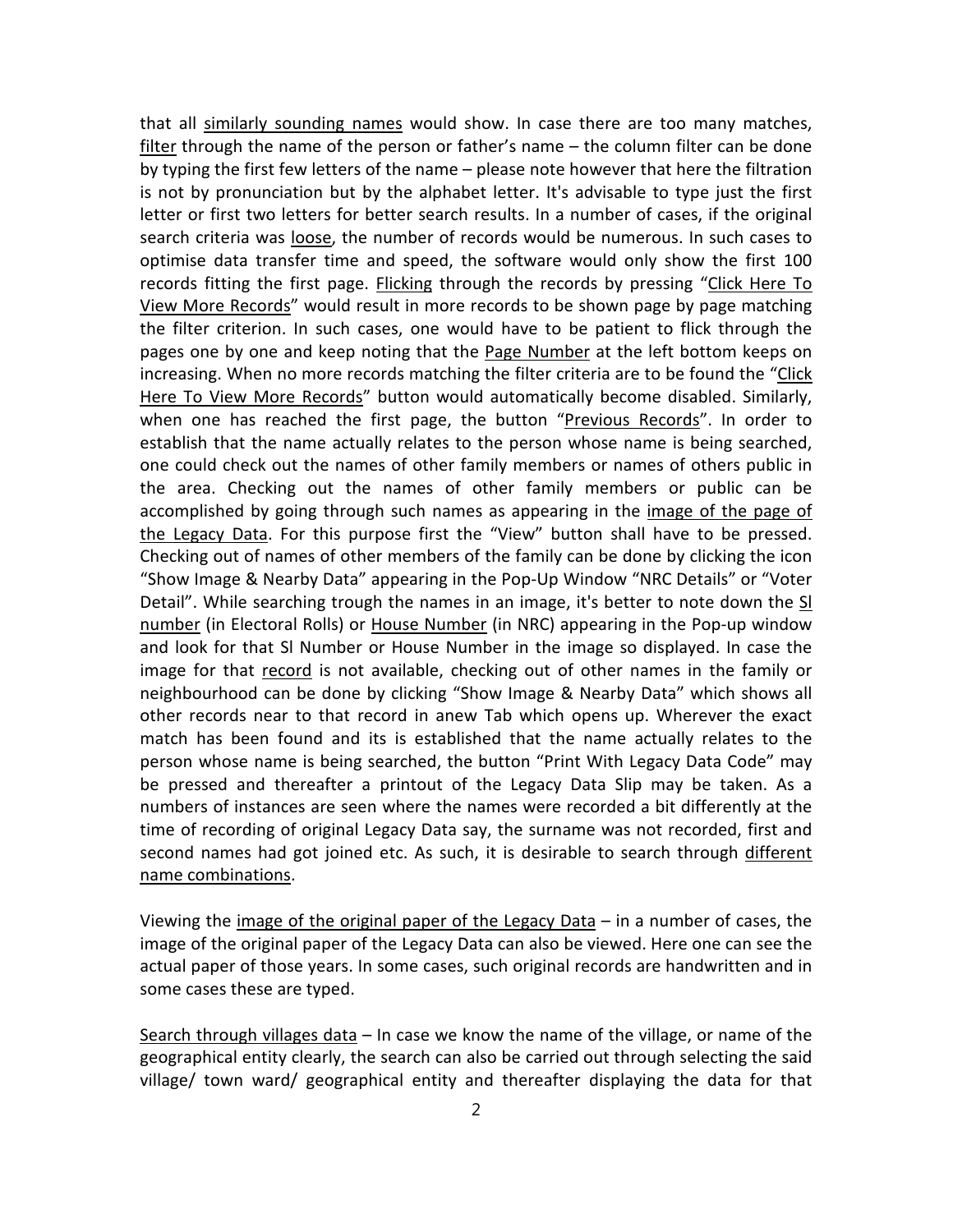village/ town ward/ geographical entity page by page. Selection of a village can be done in two ways :

- Village Dropdown
- Village List search

Village Dropdown - To select the village, first the district shall have to be selected and the village name selected through "in text" search by selecting from the drop down list displayed on the main screen itself. While using the "in text" method, the letters for selection shall have to be typed in the space "Select Your Village" in middle portion of the Home Screen in the left hand side.

Village List search – in case the name of the village is not appearing through the Village Dropdown, the village name can still be searched on a larger screen by clicking the "Village List" tab on the top right hand part of the Home Screen. Thereafter, select the district and click the "Village List" tab. All the villages available in the computerised records of that district will be displayed. On an average, 68 names would be visible on the screen at one time. One can search through them by scrolling. Filtering is also possible. Display of names will be available in both Assamese & English languages, however, filtering amongst the village names through "in text" search would be available only in English. It's important to note that the spelling of the village has to match with the spelling of the village name recorded in the computerised database. One or more villages/ town ward can then be selected by checking the checkbox appearing on the left of each village name. On selection of the villages, data of only those villages shall be displayed one page at a time and subsequent pages could be seen through "flicking". More the number of villages selected, more would be the time taken in display of records.

As the number of districts ("undivided districts") existing at the time of recording of the Legacy Data was lesser, it is possible that a village name continues to be erroneously recorded against some other current district. For example, a village falls in Kamrup Metro today whereas the name of original district for the village was Kamrup and inspite of best efforts, the computerised database is showing the said village still to be in Kamrup (Kamrup Rural). In order to avoid such errors, an expanded search for names of villages can be done by clicking the checkbox at the top left of the screen. In such cases, Govt would be grateful if such errors are reported through "Feedback".

Search through Images – whereas all attempts have been made on part of Govt to record each name appearing in all the original papers of the Legacy Data, poor quality of the original paper has caused some names to be left out from digitisation. In such cases, through the name would be visible in the image of the Legacy Data, no corresponding digitised record shall be available. In such cases, the image of the particular village can be searched manually and all digitised records seen against that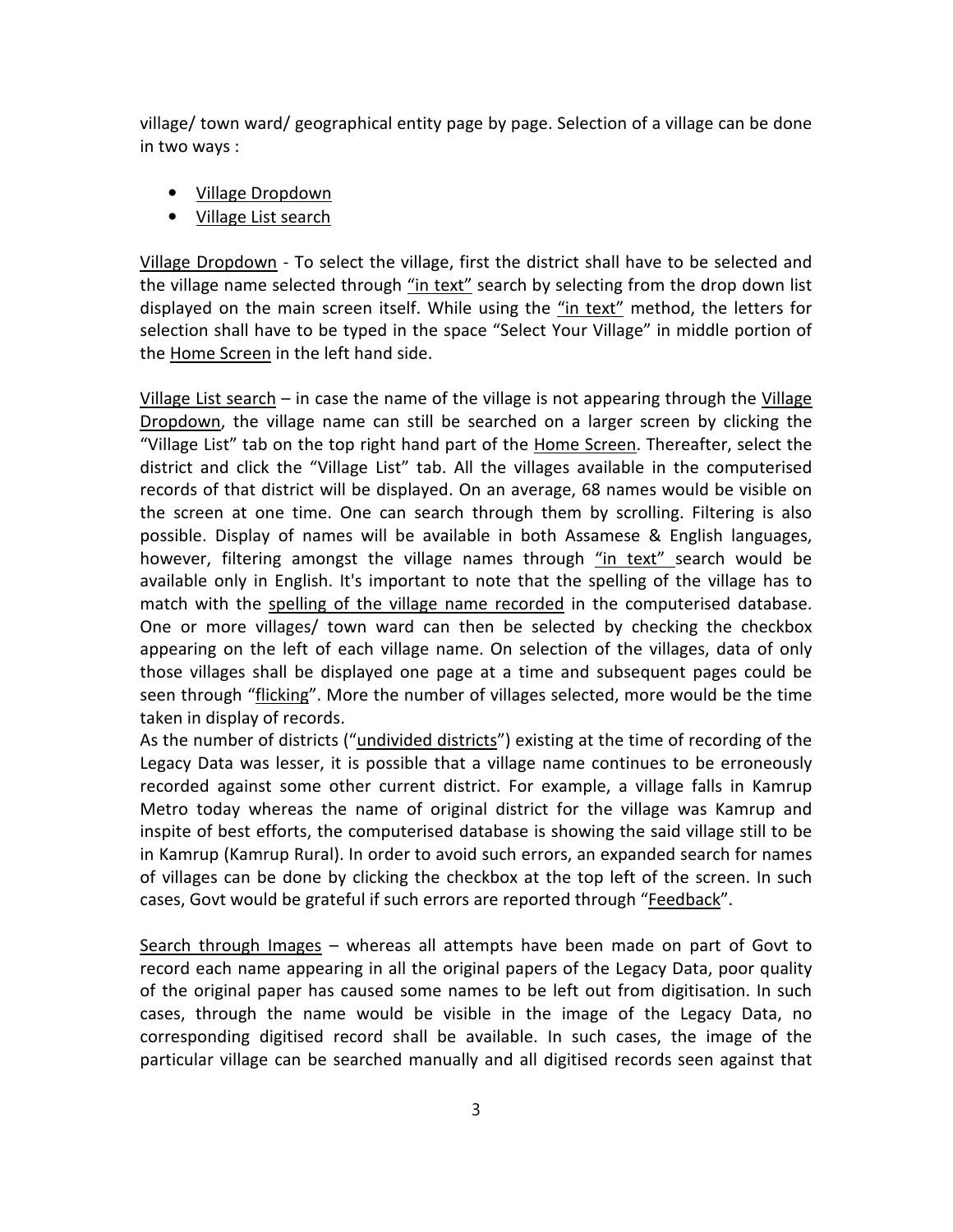image. For this, first "Village Image Search" tab in the top right corner of the Home Screen shall have to be clicked and the village selected thereafter. All the images of that village shall get displayed. All the images for the said village can be seen through << & >> appearing on left side of the screen. Upon finding the image containing the name being searched, pressing "View Records" on the top left corner would display all the digitise records of that image. In case, there is no corresponding digitised record but the name is clearly visible in the image, a request for issue of Legacy Data Code shall have to be made through "Feedback".

Search through image  $ID -$  there might be cases that one is able to access the printed copies of Legacy Data Images published at the NSKs or Polling Stations. In such cases, each such page or printout of the image shall have to be remembered by its "Image ID". In such cases, the said image can be accessed online through Image ID search and search made through the records digitised for that image by clicking "View records".

Search names of other family members - sometimes, it is fruitful to search for names of some other members of the family and thereafter Search for nearby nearby data by clicking the button "Show Image & Nearby Data"

Search names of relatives or neighbours - sometimes, it is fruitful to search for names of other relatives or neighbours whose names are also likely to have been recorded in the same village. Thereafter, search can be done through records of that village by search through villages data and/ or displayed digitised records against that Image by clicking "View Records" where the name of the relative or neighbour is found. Search can also be made through other images of that village.

erroneous recording - Its possible that Nova and agai Mahendra Nath Baruah is recorded as মহেন্দ্ৰনাথ বৰুৱা Mahendranath Baruah or only as মহেন্দ্ৰ নাথ Mahendra Nath, or মহেন্দ্ৰ নাথ বৰুৱা Mahendar Nath Barua, or as মহেন্দ্ৰ লাথ বৰুৱা Mahendra Lath Barua etc. If the error has happened at the time of recording of original Legacy Data, the Legacy Data cannot be corrected now but while recording the particulars in the updated NRC, such bonafide mistakes can be corrected after proper verification by submission of documentary evidence or recording of evidence through witnesses. Separate instructions would be issued in this regard. In case of errors creeping in at the time of computerisation, core team can be done by "Feedback"

absence – "agyaat" is recorded in the original legacy Data or there is no name recorded against the name of father or spouse.

different name combinations - Its possible that\_মহেন্দ্ৰ নাথ বৰুৱা Mahendra Nath Baruah is recorded as মহেন্দ্ৰনাথ বৰুৱা Mahendranath Baruah or only as মহেন্দ্ৰ নাথ Mahendra Nath, or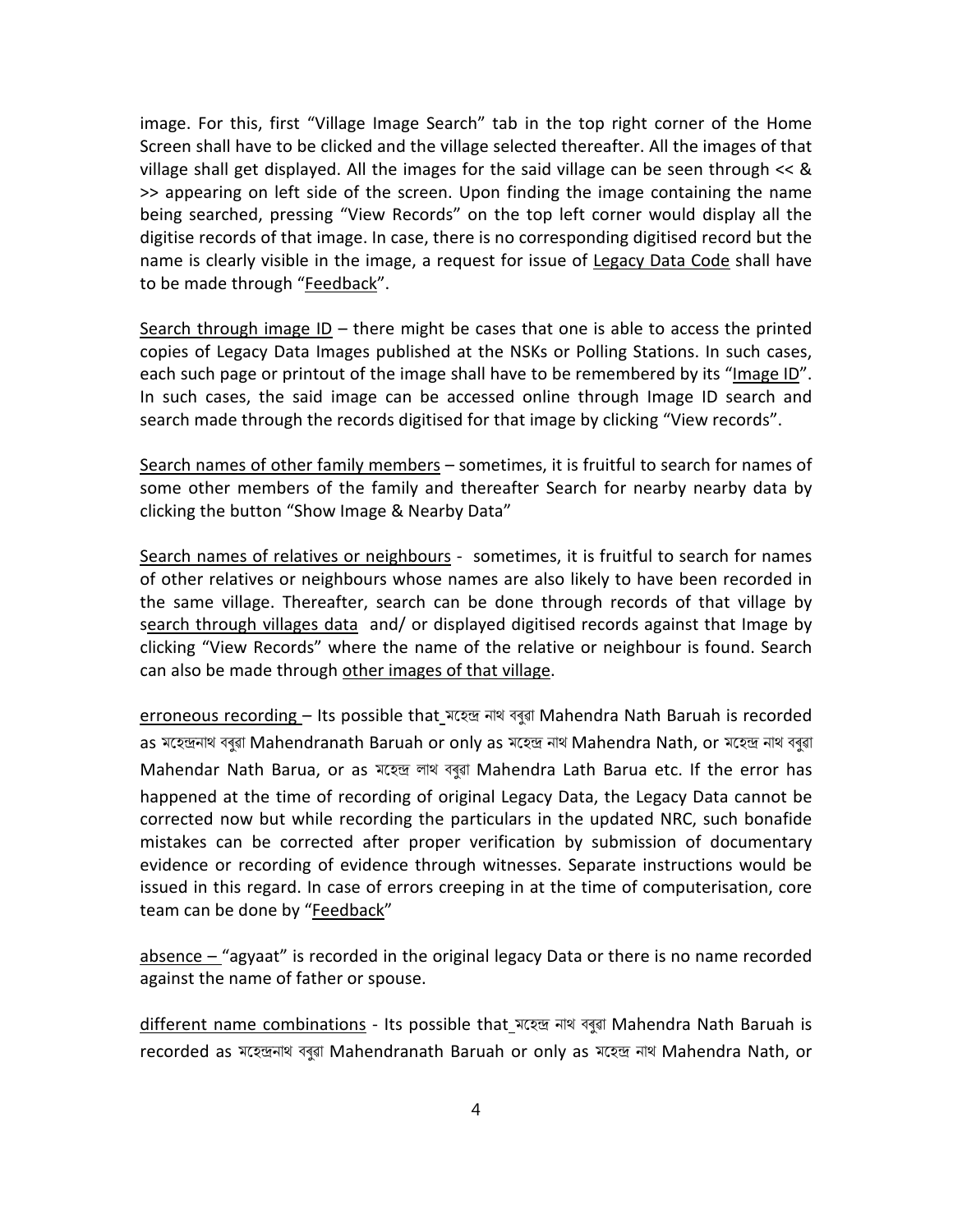মহেন্দ্ৰ নাথ বৰুৱা Mahendar Nath Barua, or as মহেন্দ্ৰ লাথ বৰুৱা Mahendra Lath Barua etc. In such cases, alternatively searches may be made by writing 1.) Mahendranath Baruah or 2.) Mahendra Nath or 3.) Mahendra Barua or just 4.) Mahendra.

multiple similarly named villages - same village is recorded in different names in the different years of the Legacy data, eg. Bishrampur is also recorded as Bishrampur-35

incomplete village names – there are instance where some village are recorded in the original Legacy Data as 17, or 53 etc.

undivided districts, expanded district search – here all the districts as they exist today can be combined the way the ditrict existed earlier. For example, undivided Kamrup district consisted of following districts (today's jurisdiction) – Kamrup (or Kamrup Rural), Kamrup Metropolitan, Nalbar, Barpeta, Baksa.

transliterated - transliteration means spelling a particular word in a language different from the original language. It does not mean translation. For example, Prateek recorded in Assamese as প্ৰতীক would be transliterated as Prateek in English and not as symbol which is the meaning or translation of Prateek.

 $p$ ronunciation issues – চয়নিকা Chayanika is spelt as Sayanika, Hatbor is spelt as Satbor,

standardised spellings – Jagneswar to be spelt as Jagyeshwar, Baruah to be spelt as Barua

user defined - some people may spell ब्रबूब Barua as Baruah, some others as Baruah or Borooah. Some may spell চক্রবর্তী Chakrabarthy as Chakraborty, or Chakravarty etc. In transliteration, a standardised system would work and all same Assamese or Bengali) spellings would transliterated to the same spelling in English.

changed its surname – there are cases where originally the surname used was Ahom but today the surname used is Gogoi. Similarly, there are a number of other cases where the family has changed its surname since its recording in the Legacy Data. It would be better to find out of any such instance have happened to enable faster and better search.

popularly known – a person is formally named as Abdul Khan but popularly known as Abdul Gaonburah hence the name in the Legacy Data is recorded as Abdul Gaonburah.

search technique, similarly sounding names – the search technique used for English is double metaphone which means that all similarly sounding names are displayed, for example, searching for Tarun would also show Tarini, Taruni, Dhiren, Dharini, Dayarani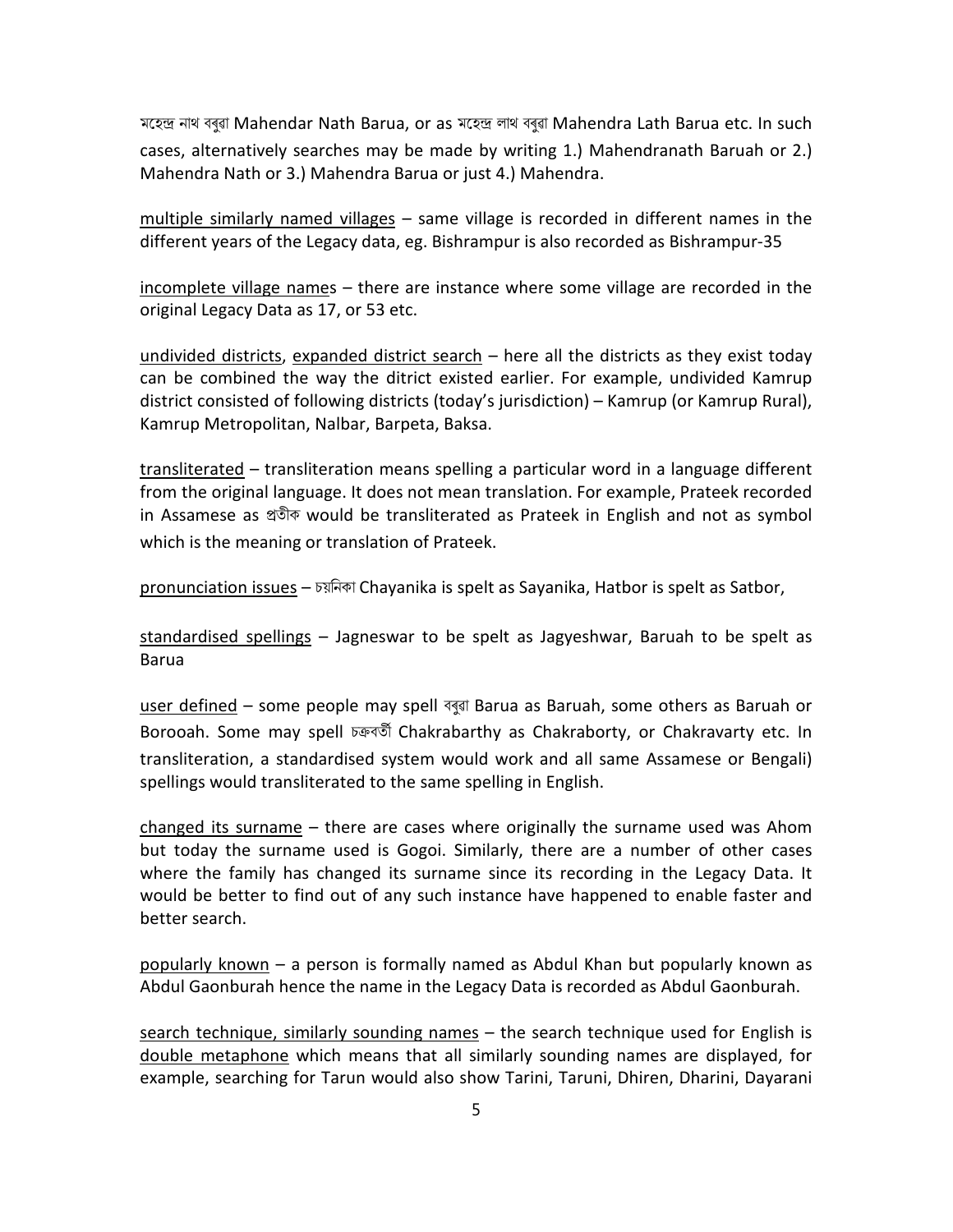etc. Searching by selecting Male or female however, can increase search speeds.

loose – loose search may happen where the name is very common or the search area expanded district search, search through entire village data – is very big.

Flicking, page by page - Flicking through the records can be done by pressing "Click Here To View More Records" which would result in more records to be shown page by page. In case a filter is given, all such records matching the filter criterion shall be displayed in each page. In such cases, one would have to be patient to flick through the pages one by one and keep noting that the Page Number at the left bottom keeps on increasing. When no more records matching the filter criteria are to be found the "Click Here To View More Records" button would automatically become disabled. Similarly, when one has reached the first page, the button "Previous Records".

Home Screen – the screen which opens first after opening the link "Legacy Data Search" in the NRC Web-site (nrcassam.nic.in). This can also be reached by pressing the "Home" tab on the top of the screen (slightly right of centre).

SI number or House Number – in some records, the House Number may not be very clearly recorded.

record – entire data recorded against each name is referred to as a record. If a name of persons appears multiple times (say once in 1951, NRC once in 1966 ER and once in 1971 ER) there will be multiple records for the same name. It's possible that the name has not been spelt the same way in all the records, or some of the data may vary across the records (father's name is mentioned in one of them but not in others)

"in text" – this means that the search would show all the names where which have within them all the consecutively placed letters in the same order as in the search string. For example, Manabendra can be accessed by typing "man…." or "nab" or "bend". Similarly, just by typing "madr", one can reach Himadree, Madrid etc i.e. All the words contains the string "madr" in them. It's not necessary to start with the first letter(s) of the name being searched.

spelling of the village name recorded - If a village name commonly known as Koyakuchi is recorded as Kayakuchi in the computerised data base then search can only be made by typing "Kayakachi". As such, some amount of permutation and combinations shall have to be tried to reach the name of the village one is looking for.

Feedback – this service shall be used for various services viz. application for Legacy data Code where the name is visible in the image but not available in digitised records, or correction in names etc.